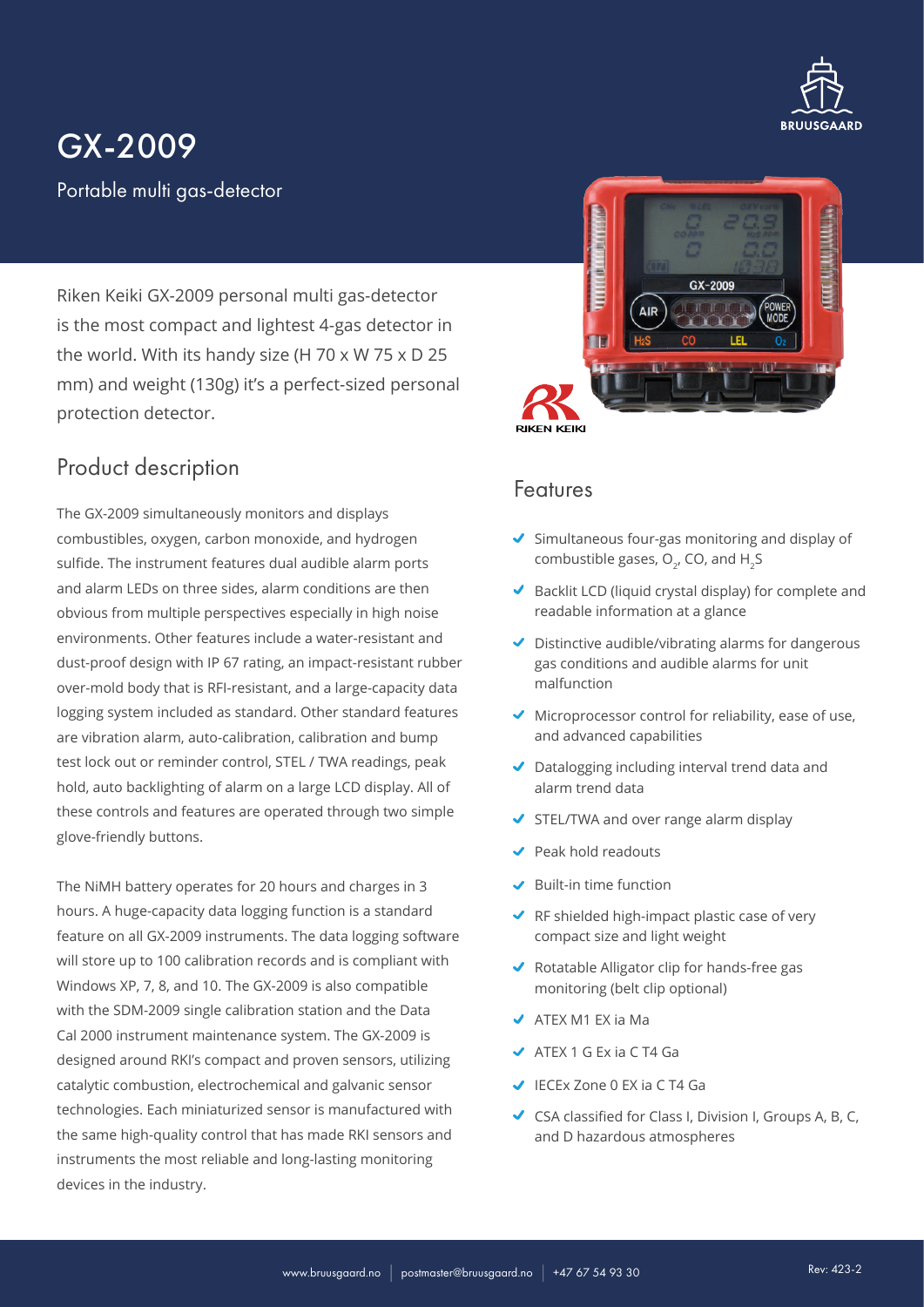## Technical specifications

| Model                                     | GX-2009                                                                                                                                                                    |                                                                  |                                                                                                                |                                                                                                           |
|-------------------------------------------|----------------------------------------------------------------------------------------------------------------------------------------------------------------------------|------------------------------------------------------------------|----------------------------------------------------------------------------------------------------------------|-----------------------------------------------------------------------------------------------------------|
| <b>Gas Detected</b>                       | All combustible cases                                                                                                                                                      | Oxygen<br>(O <sub>2</sub> )                                      | Hydrogen culfide<br>(H <sub>2</sub> S)                                                                         | Carbon monoxide<br>(CO)                                                                                   |
| Detection Principle                       | Catalytic combustion                                                                                                                                                       | Galvanic cell                                                    | Electro-chemical cell                                                                                          |                                                                                                           |
| Detection Range<br>(Increments)           | 0 - 100%LEL<br>(1%LEL)                                                                                                                                                     | 0 - 40%VOL<br>(0.1%VOL)                                          | 0 - 100.0ppm<br>$(0.5$ ppm $)$                                                                                 | 0 - 500ppm<br>(1ppm)                                                                                      |
| Sampling Method                           | <b>Diffusion</b>                                                                                                                                                           |                                                                  |                                                                                                                |                                                                                                           |
| Display                                   | Simultaneous display.<br>Digital LCD with segments, auto backlight at alarm display.                                                                                       |                                                                  |                                                                                                                |                                                                                                           |
| Alarm Sounds                              | 95dB at 30cm                                                                                                                                                               |                                                                  |                                                                                                                |                                                                                                           |
| <b>Preset Alarms</b><br>(User adjustable) | 1st alarm 10%LEL<br>2nd alarm 50%LEL<br>Over alarm 100%LEL                                                                                                                 | Low alarm 19.5%Vol<br>High alarm 23.5%Vol<br>Over alarm 40.0%Vol | 1st alarm<br>$10.0$ ppm<br>2nd alarm 30.0ppm<br>TWA alarm 10.0ppm<br>STEL alarm 15.0ppm<br>Over alarm 100.0ppm | 1st alarm 25.0ppm<br>2nd alarm 50.0ppm<br>TWA alarm 25.0ppm<br>STEL alarm 200.0ppm<br>Over alarm 500.0ppm |
| Type of Alarms                            | Gas alarms: 2 preset alarms, STEL, TWA, overscale alarm<br>Trouble alarms: Sensor disconnection, low battery, circuit error, calibration range error                       |                                                                  |                                                                                                                |                                                                                                           |
| Display of Alarms                         | Gas alarms: Flashing LEDs, intermittent buzzer, flashing gas value, vibration<br>Trouble alarms: Flashing LEDs, intermittent buzzer, display of error message              |                                                                  |                                                                                                                |                                                                                                           |
| Functions                                 | Manual backlight LCD (Automatic at alarm) Data logging (40hours)<br>STEL, TWA Peak hold Alarm trend Direct charging<br>Continuous display of current time Autocalibration. |                                                                  |                                                                                                                |                                                                                                           |
| Output Signal Type                        | IrDA for Data logger                                                                                                                                                       |                                                                  |                                                                                                                |                                                                                                           |
| Operating Temp.<br>& humidity             | -20°C to +50 °C (-4 to 122°F), 0 to 95% RH, non-condensing                                                                                                                 |                                                                  |                                                                                                                |                                                                                                           |
| Response Time                             | Within 30 seconds (T90)                                                                                                                                                    |                                                                  |                                                                                                                |                                                                                                           |
| Continous Operation                       | Up to 20 hours after full charge (up to 14 hours after 90 min charge)                                                                                                      |                                                                  |                                                                                                                |                                                                                                           |
| Power Source                              | Direct charging Ni-MH battery pack (can be fast charged in just 180 min)                                                                                                   |                                                                  |                                                                                                                |                                                                                                           |
| Case Material                             | Rubber coated polycarbonate                                                                                                                                                |                                                                  |                                                                                                                |                                                                                                           |
| Ingress Proof Rating                      | <b>IP67</b>                                                                                                                                                                |                                                                  |                                                                                                                |                                                                                                           |
| Safety design/<br>Approvals               | ATEX II 1g Ex ia IIC T4<br>IECEx Zone 0 Ex IIC T4<br>CSA Intrinsically safe, class I, Division I, Groups A, B, C, D<br>CE<br>TIIS Ex ia IIC T4<br><b>MED</b>               |                                                                  |                                                                                                                |                                                                                                           |
| Dimensions & Weight                       | Approx. 70(H) x 75(L) x 25(D) mm, (2.76"H x 2.95"L x 1.00"D)<br>Approx 130g (4.6 ounces)                                                                                   |                                                                  |                                                                                                                |                                                                                                           |
| Controls                                  | Two buttons: POWER / MODE, AIR                                                                                                                                             |                                                                  |                                                                                                                |                                                                                                           |
| <b>Standard Accessories</b>               | Wrist strap, Alligator clip, Battery charger                                                                                                                               |                                                                  |                                                                                                                |                                                                                                           |
| <b>Optional Accessories</b>               | Hand-aspirated sampling kit, Sample-draw pump model RP-2009, Data logger management program,<br>Extension connector for chargers, Standalone calibration station SDM-2009  |                                                                  |                                                                                                                |                                                                                                           |